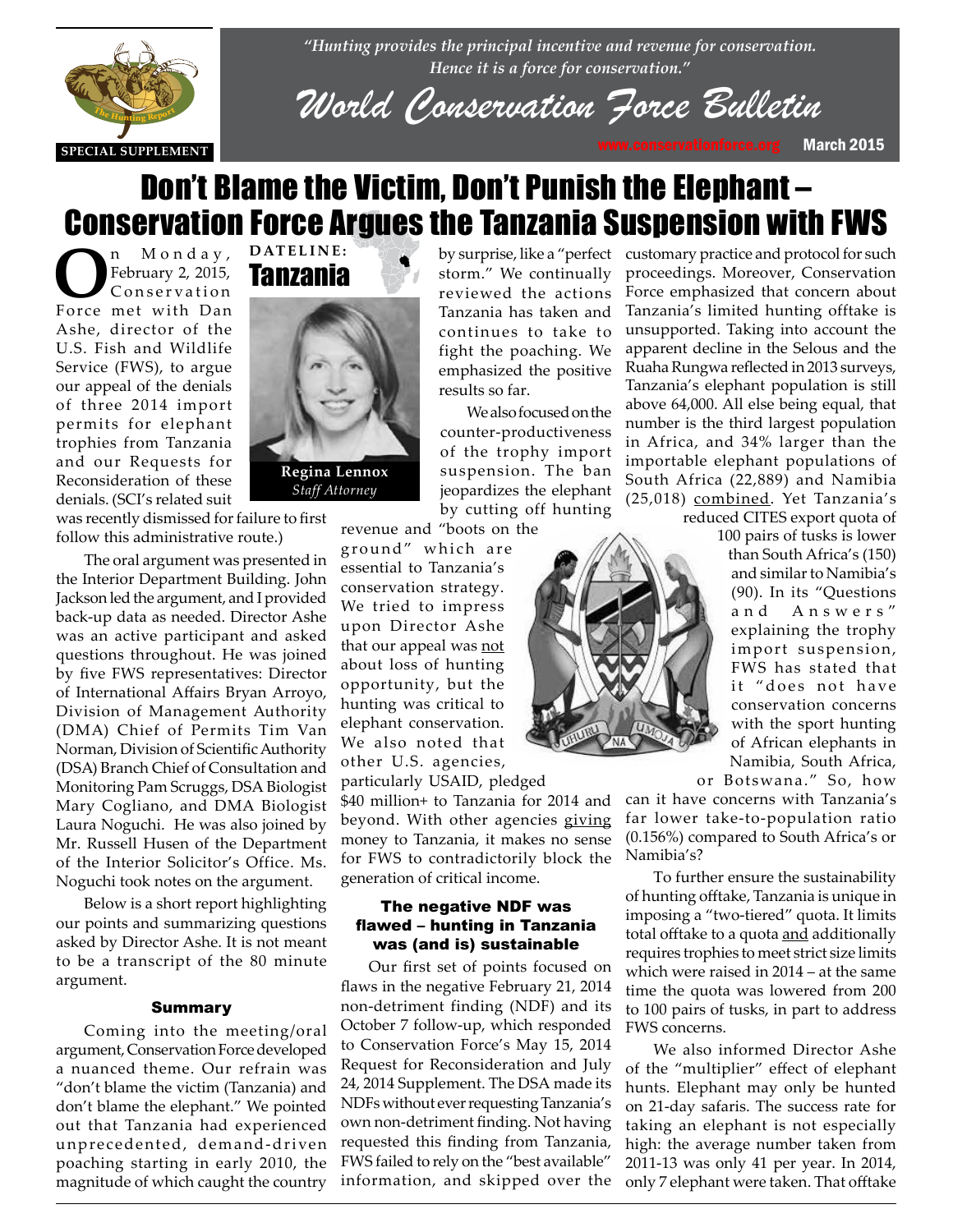### *World Conservation Force Bulletin*

has a little to no effect on the population growth rate. But hunters pay game, license, daily conservation, and other fees for a 21-day safari. This revenue has far-reaching benefits that far outweigh the limited take. And on an elephant safari, a hunter will typically take other excess game during the 21 days. This generates additional fees that directly pay for management and antipoaching activities. The hunting is not an "additive" loss; it "saves far more elephant than it takes."

#### The poaching was unprecedented … but so was the response

Tanzania has a long history of fighting elephant poaching. It lost elephant in the 1970s/1980s, but it won the battle against poaching then and saw its population rebound. However, in 2010, poaching spiked to a neverbefore-seen level. These poachers were – and are – more motivated, armed and supplied than ever. Carter Roberts, WWF CEO, has said, "We face an unprecedented poaching crisis," and the WWF website reports, "In more than 50 years of conservation, we have never seen wildlife crime on such a scale." This is not Tanzania's fault. Tanzania is the victim.

Tanzania responded to the crisis. Among other things, in 2010, the government launched five antipoaching operations. In 2011 and 2012, it launched Operations Okoa Tembo I-III. In 2012, the SPANEST project began in the Ruaha Rungwa and reduced poaching by 56% in its first year. Also in 2012, the government revised WMA regulations to provide greater incentives to communities living with wildlife to combat poaching and protect wildlife as assets. It also restored Benson Kibonde as Chief Warden of the Selous Game Reserve. And in 2013, in Operation Tokomeza, Tanzania's military launched a major assault on poachers. The results of the 2013 Selous survey indicate that these efforts worked, and the number of "fresh" carcasses (younger than 18 months) was <5% of the total number of elephant carcasses counted. Although poaching had been a major problem, it was greatly cut in the past 18 months. The poaching was already turned around before the U.S. trophy import suspension.

Yet Tanzania has not cut its pace. In 2014 alone, among other things, it has:

- • Reinstated and ramped up *revenue retention* in the Selous Game Reserve (fees stay in the Selous)
- Added 501 scouts: 172 are deployed in the Selous in addition to 300 "volunteer wardens" (paid for by hunting operators)
- Added 51 4x4 vehicles, including 8 from the Wildlife Conservation Foundation of Tanzania (WCFT, an NGO founded and supported by hunters)
- Patrolled 422,523 man-days and 339 aerial hours
- Added 5 helicopters and other aircraft, including one micro-light plane donated by WCFT
- Initiated the Tanzania Wildlife Authority (TAWA), which will directly capture the hunting/ operating revenue (of course, reduction in revenue handicaps it)
- Trained hundreds of staff, including 50 intelligence officers and 40 at ports/ airports
- Created a *National Task Force* on intelligence and investigation
- • Created a *National Strategy to Combat Poaching and Illegal Wildlife Trade* supported by a UNDP-administered basket fund, which has generated over \$91 million in pledges including \$51 million from Germany and \$40 million from the U.S. (in the past eight months about \$225 million in pledges)
- • Held two international summits (May and November)
- Ramped-up operator anti-poaching and community development support, including over \$1 million from one operator alone (see below) and another documented \$1.1 million more from other elephant area operators

All these actions have shown real results. According to the Ministry of Natural Resources and Tourism, poaching incidents decreased by 85% in 2014 compared to 2013. And for the first time since 2004, the Proportion of Illegally Killed Elephant (PIKE) was at or below 0.5 for every site in Tanzania. In other words, Tanzania had the poaching crisis under control well before FWS



**SPECIAL SUPPLEMENT**



EDITOR/WRITER John J. Jackson, III

> PUBLISHER Barbara Crown

Copyright ©2015 by Dagga Boy Enterprises LLC. ISSN 1052-4746. This bulletin on hunting-related conservation matters is published periodically free of charge for subscribers to The Hunting Report, 12182 SW 128 Street, Miami, FL 33186. All material contained herein is provided by famed wildlife and hunting attorney John J. Jackson, III with whom The Hunting Report has formed a strategic alliance. The purpose of the alliance is to educate the hunting community as well as pro-advocacy of hunting rights opportunities. More broadly, the alliance will also seek to open up new hunting opportunities worldwide and ward off attacks on currently available opportunities. For more information *Itional Task Force* on on Conservation Force and/or the services available<br>d investigation<br> $T_{\text{eff}}$ through Jackson's alliance with The Hunting Report, write:

Conservation Force 3240 South I-10 Service Road West, Suite 200 Metairie, LA 70001 which has generated<br>
m in pledges including<br>
The 504-837-1233 Fax 504-837-1145 www.ConservationForce.org

> For reprints of this bulletin or permission to reproduce it and to inquire about other publishing-related matters, write:

The Hunting Report 12182 SW 128 Street Miami, FL 33186 Tel. 1-800-272-5656 Fax 305-253-5532

*Remember to favor Conservation Force's Corporate Sponsors:*



www.hornady.com/



ripcordtravelprotection.com

*The leaders in their fields.*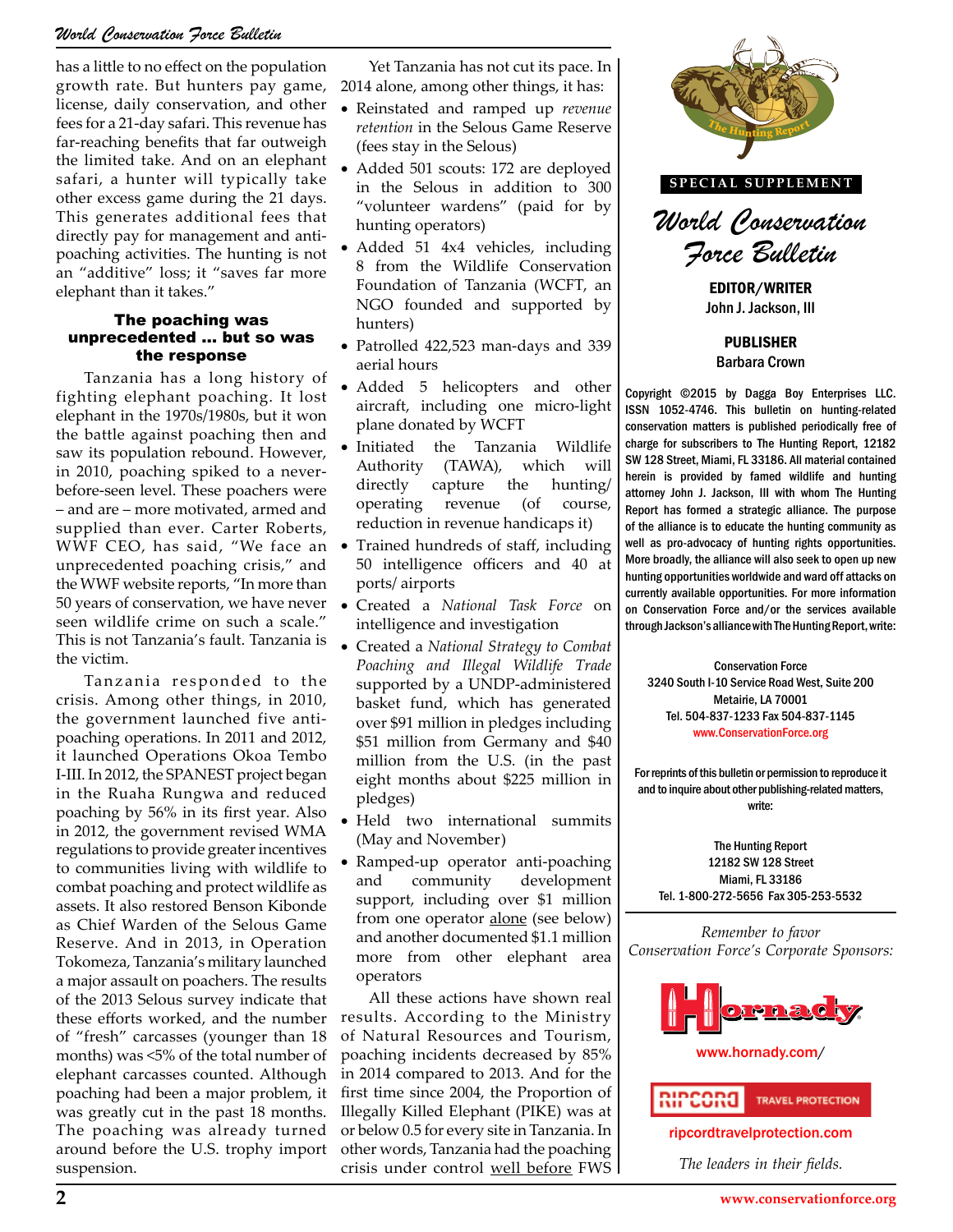imposed the trophy import suspension, and it continues to combat the unusual, demand-based poaching at a breakneck pace. So why punish them with an export ban?

#### Export and the purposes of import are not-detrimental

As we argued to Director Ashe, Tanzania's 2014 non-detriment finding acknowledged challenges facing its elephant population. But it reported on the "mitigation measures" Tanzania has taken, such as halving its export quota. Based on a review of all the data and off-

setting challenges and mitigation, the Tanzania scientific authority concluded: "The low level of offtake generated by trophy hunting is not detrimental to the survival [of elephant…] and the amount of revenues generated by this low level of offtake are of critical importance for the conservation of the species."

Under CITES Res. 2.11 (rev.), the DSA should have accepted this finding

(had they asked for it). Like Tanzania, FWS should have considered both the "adverse or beneficial" effects of offtake, including "any off-setting benefit for the conservation of the species in the wild" under its own regulations, 72 F.R. 48402. When the limited offtake of 7 elephant is balanced against the conservation revenue and activities, CBNRM incentives, and anti-poaching support generated by safari hunting, the absence of any detriment – and the enhancement to the species – is clear.

#### Hunting benefits elephant through revenue generation, CBNRM incentives, and anti-poaching

As we argued to Director Ashe, DMA defined "enhancement" in the import permit denial letters. "Enhancement" was defined as "activities that provide a direct benefit to the species being hunted … [which] could include the use of revenue generated by the hunt to support conservation projects or to manage the species... [or activities that] improve human-wildlife conflicts, anti-poaching efforts, or habitat conservation."

Safari hunting provides all these types of benefits. Safari revenue underwrites the conservation and elephant management system. It currently makes up over 90% of the funds for the *Tanzania Wildlife Protection Fund*. Funding for the new TAWA will also come from user fees, including hunting license, block and concession, and daily conservation fees. TAWA is a parastatal, which means the fees will go directly to its coffers, with no "middleman." In other words, TAWA's

*FWS should have considered both the "adverse or beneficial" effects of offtake, including "any offsetting benefit for the conservation of the species in the wild" under its own regulations*

ability to effectively conserve wildlife is directly related to the revenue generated from user fees, which means it is directly related to the health of the hunting industry. It will fail without elephant and lion revenue.

Similarly, Tanzania has re-established the *Selous Revenue Retention System*. Under this system, at least 50% of hunting revenue generated in the Selous game reserve must be

retained and spent there. 85% of Selous revenue comes from safari hunting. According to Chief Warden Kibonde, Tanzania has "freed the elephants" in the Selous from poachers by ramping up patrol scouts and volunteers, time spent on patrol, and patrol vehicles and other equipment. All because of hunting.

In our argument, in addition to benefits in protected concession and reserves, we quantified the benefits that hunting generates for WMAs (Wildlife Management Areas). Relying on a 2012 WWF report, we emphasized to the Director that growth of WMAs in Tanzania largely depends on safari hunting. Of the existing 17 WMAs, 13 earn hunting revenue, including annual block fees up to \$60,000. WMA guidelines were revised in 2012, and the revisions improved the sharing of revenue down to local communities. Those improvements caused an additional 21 communities to apply for WMA status. These 21 WMAs make up 4% of Tanzania's land mass, and this will be additional wildlife habitat and will expand migration corridors. These communities seek WMA status in large part to take advantage of a greater share of hunting revenue. The correlation between safari hunting revenue, habitat preservation, and CBNRM is clear.

We also described to the Director one example of operator anti-poaching support. Operator Eric Pasanisi and his entities contributed over \$914,000 to antipoaching in 2012/2013, and increased this contribution to over \$1 million in 2014. Mr. Pasanisi voluntarily pays the salaries of 100 Selous volunteer wardens to augment the ranger presence, and donates rations, equipment, vehicles, a micro-light airplane, and more. Although we only had time to describe one example in detail, we emphasized to the Director that all hunting operators perform anti-poaching patrols and contribute anti-poaching funds, equipment, etc. A reduction in operator revenue – through acts like the import suspension – takes boots off the ground. That is the opposite of what FWS intended or what anyone wants in a country that faces the unprecedented, demand-driven poaching.

Finally, we pointed out to Director Ashe that the Scientific Division's October 7 NDF acknowledged a list of successes Tanzania achieved, including formation of TAWA (which will be primarily funded by hunting revenue), strengthening WMAs (which will depend to a large part on hunting revenue), and expanding law enforcement capacity (which was paid for with hunting revenue), among others. Apparently DMA, the sister authority to DSA, did not consider these benefits in making the enhancement determination. If it had taken these benefits into account, it is hard to understand how a negative determination could be made. Accordingly, we emphasized that a new enhancement determination is necessary.

#### Permit denial deprives elephant of enhancement

In conclusion, we provided Director Ashe with a list of losses that will grow if the trophy import suspension remains in effect. Among other things, we pointed to reductions in operating and retention revenue; reductions in voluntary